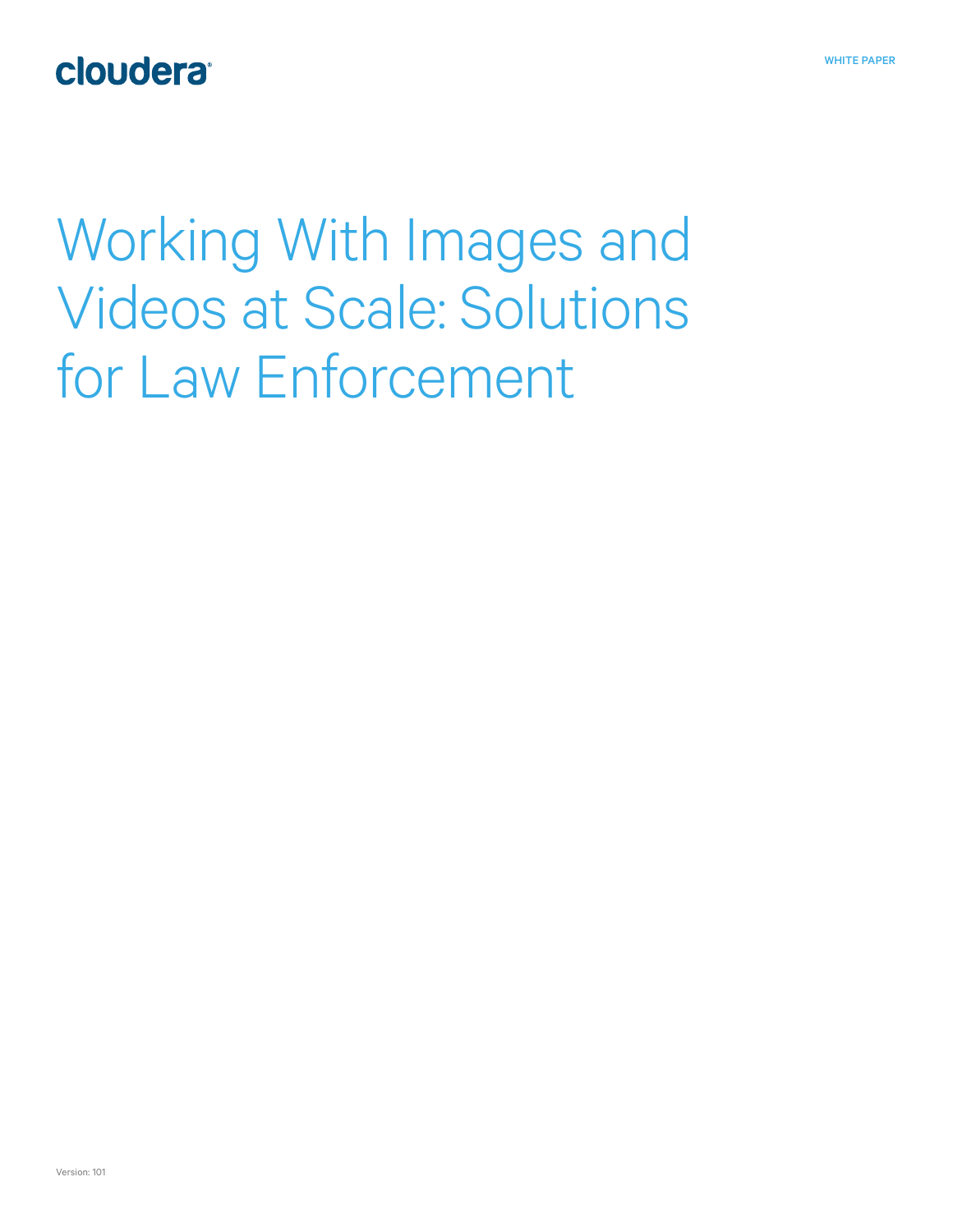### Table of Contents

| <b>Breaking the Lock</b>                                                                          | 3 |
|---------------------------------------------------------------------------------------------------|---|
| The piXserve Component                                                                            | 3 |
| <b>The Cloudera Component</b>                                                                     | 4 |
| <b>The Intel Component</b>                                                                        | 5 |
| <b>Big Data for Images and Videos</b>                                                             | 6 |
| Using piXserve to help Law Enforcement achieve higher levels<br>of productivity and effectiveness | 7 |
| Use case example 1: Who is this person?                                                           | 7 |
| Use case example 2: How did we get to this?                                                       | 7 |
| Use case example 3: What's going on?                                                              | 7 |
| <b>Conclusion</b>                                                                                 | 8 |
| <b>About Cloudera</b>                                                                             | 8 |

WORKING WITH IMAGES AND VIDEOS AT SCALE: SOLUTIONS FOR LAW ENFORCEMENT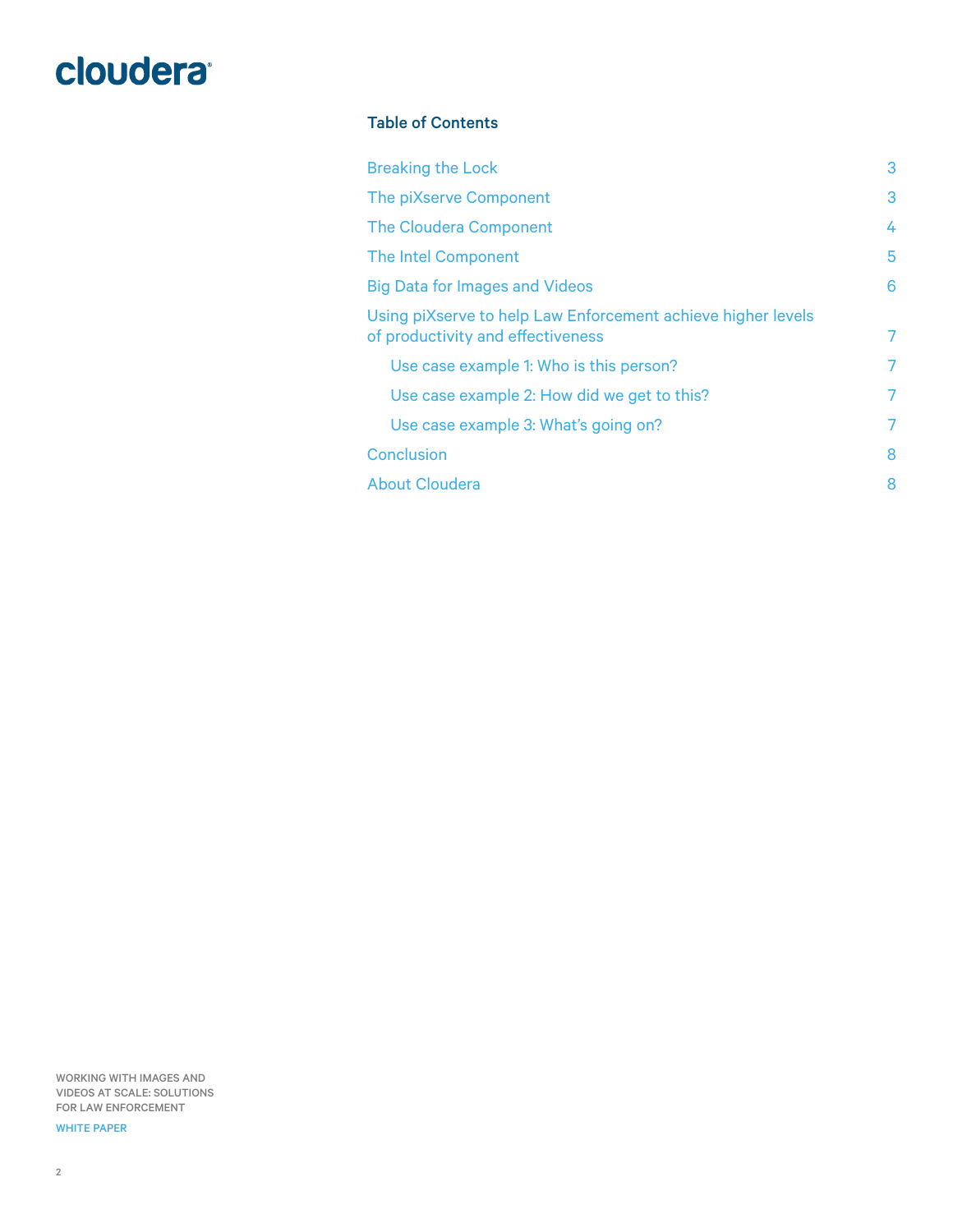#### <span id="page-2-0"></span>Breaking the Lock

Whether a consumer, a business, or a government organization, we use images and videos to capture and create a record of events about the world around us. We share that data to communicate in a manner that is often more efficient than the spoken or written word. But what exactly is the character of this data? A picture or a video frame is nothing more than an array of numbers arranged to give a color response at a specific location on a display screen (the red, blue, and green pixels we see on our monitors and TV sets). To understand the information displayed, our brains do a lot of work to interpret the visual appearance of those pixels and put them together in a way that makes sense of what is being displayed (objects, faces, text strings, scenes, etc.). In a very real sense, the data is locked in the image and the human brain is needed to unlock its meaning. While this might have been an acceptable approach in the past, it is not something that scales well. The sheer volume of media content being generated and the variety of use cases demand that we find other means of unlocking this value so that it can support large-scale applications and workflows. We need software that can do that work for us automatically and quickly; software that is adaptable to a range of applications and use cases; software that can meet the needs of big data in the enterprise.

Cloudera, piXlogic, and Intel have partnered to make advanced image and video analytics available to big data customers. The piXlogic software provides a scalable set of "extra eyes" that can automatically go through images and videos stored in Hadoop clusters and generate metadata describing their contents. This enables search, content discovery, alerting, and integration with other analytical tools in the Cloudera stack. Customer environments where images and videos are a critical component of the workflow will benefit greatly from these expanded capabilities. The Cloudera platform simplifies the management of distributed computing resources, such that piXserve can carry out its calculations where the data is stored. The platform provides for inherent horizontal scalability, and the system can grow as the amount of data grows. The level of analysis that piXserve carries out is very extensive and computationally expensive. Intel technologies are key to keeping computing costs low. This involves using both chips and accelerators with advanced extensions so that as much of the computations as possible are run on the bare metal for maximum performance.

In summary, the solution comprises three components integrated and working together:

- piXlogic brings much needed automation when dealing with images and videos;
- Cloudera brings an infrastructure platform that is proven at scale. Running the piXlogic software on Cloudera leverages these capabilities and allows horizontal scaling of the solution;
- Intel makes high performance computing possible on general purpose hardware. Running the piXlogic software on Intel hardware and accelerators enables economic deployments at scale.

The combination of the three creates a unique and compelling solution for law enforcement customers. These elements and the type of use cases that they enable are discussed subsequently.

#### The piXserve Component

piXserve is an award-winning, enterprise-class software application that helps customers automatically index, search, and tag media content. The software can process over 100 different image formats, including multi-gigapixel geospatial images. All major video formats are supported, as are live video sources from IP-addressable cameras or broadcast points. piXserve detects and recognizes visual objects, faces, and text strings that appear on the image/video frame. At its foundation, piXserve embodies very unique and strong image-analyses capabilities. Building on that are state-of-the-art machine learning and AI techniques. A unique aspect of the algorithms used in piXserve is that images/video frames are analyzed holistically, with image segmentation being a foundational component. This means that users can also search and work with things that were not recognized or deemed important enough to be specifically recognized or tagged at the time of indexing.

Several aspects make piXserve particularly compelling in workflows typically associated with law enforcement operations. The software operates on customer premises, so the data never leaves the customer data center, and the customer is in full control of every aspect. The software addresses and brings together in a single package many image/video-analytics features critical to the work

WORKING WITH IMAGES AND VIDEOS AT SCALE: SOLUTIONS FOR LAW ENFORCEMENT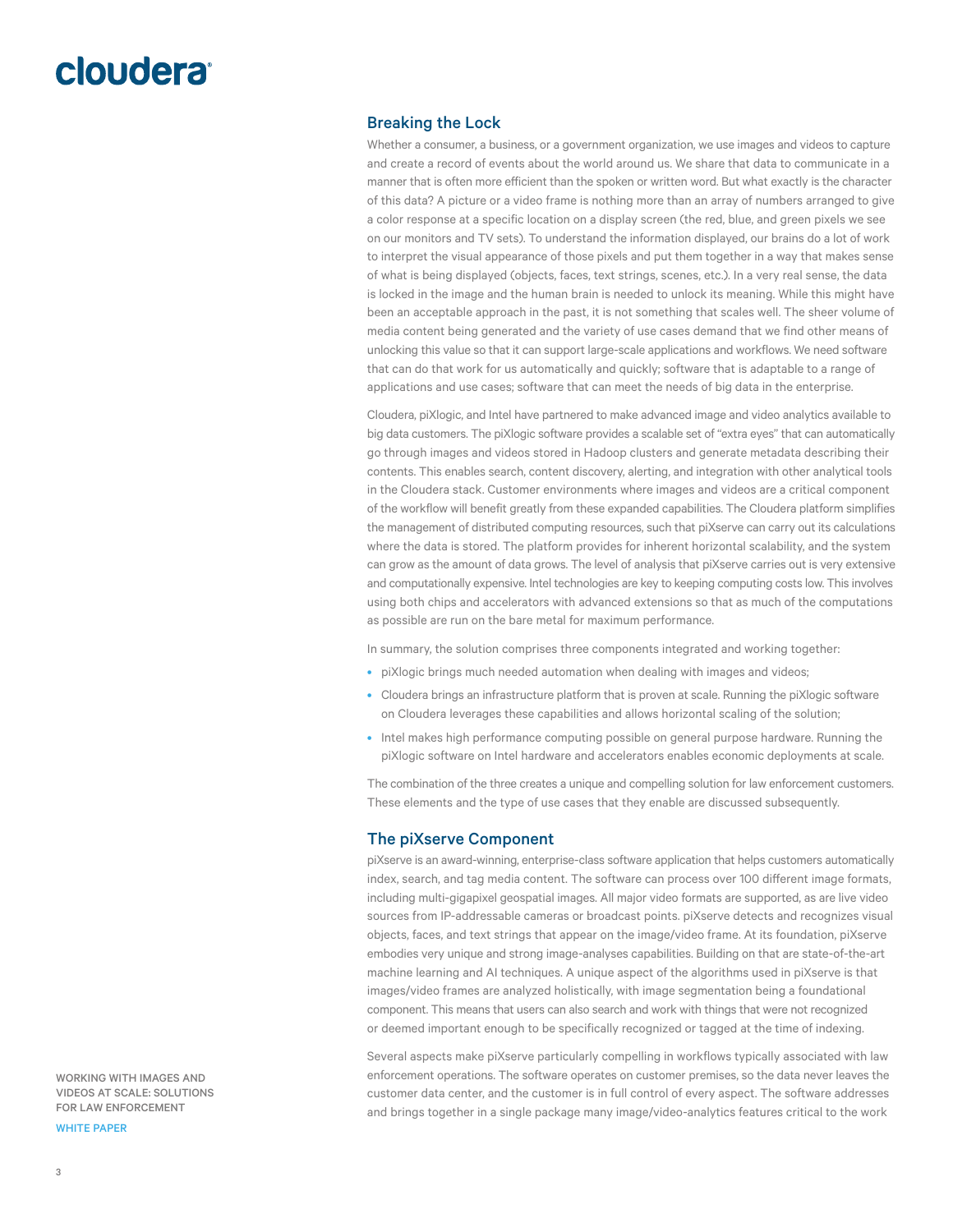<span id="page-3-0"></span>

Fig. 1 State-of-the-art Face Recognition in piXserve



Fig. 2 State of the Art Object Recognition in piXserve

WORKING WITH IMAGES AND VIDEOS AT SCALE: SOLUTIONS FOR LAW ENFORCEMENT

WHITE PAPER

of analysts and field personnel. All this state-of-the-art capability can now be put into the hands of ordinary users, through a simple web interface (desktop or mobile). Working with images/videos need no longer be the realm of specialists. Workflows can be simplified and gains in productivity and speed can now be accrued more broadly.

Through a web browser interface, users can search and retrieve images and video segments that contain visual objects that are the same or similar to those in their query pictures. Users can also select specific items in their query image in order to search just for those. In addition, users can formulate search queries using more than one image as an input. In piXserve, a search query is encapsulated in a "search module," and multiple search modules can be combined to describe the full query, each module related to the others by means of standard logical operators such as "AND," "OR," and "NOT." Combined, these features provide an unparalleled level of flexibility and specificity to users (e.g., "find me images/video segments where the car in this picture AND the face in this other picture are both visible in the same shot").

piXserve can also read text that may appear in the field of view of the image, and do so in a variety of languages and character sets (Latin characters, Chinese ideograms, Korean, Japanese, Cyrillic, Hindu, Arabic, and many others). Users can type a text string and retrieve images/video sequences where such text appears in the image (for example, text on the screen of a news broadcast, text on a street sign, a license plate, etc.). piXserve can see and recognize text in complex color images and videos at a level of accuracy that is unmatched in the industry.

The piXserve visual search capabilities are complemented by extensive auto-tagging capabilities. When the software indexes visual media, it tries to add as many keywords/tags as it can to the records that are created to describe the contents of the images. piXserve creates keyword descriptors using several mechanisms, including:

- Face Naming Users can give a name to a person's face returned as a search result. When new images/videos are processed, if the detected face corresponds to a named face, that name is automatically assigned as a searchable keyword for that image/video frame.
- Specific Object Recognition Users can give the software an image example of an item of interest together with the name of the item. During indexing, piXserve will check for the presence of that item and, if it sees it, capture its location on the image/video frame and assign the given name as a searchable keyword to that picture.
- Generic Object Recognition piXserve can recognize certain generic classes of objects and concepts that may be visible in the image. When such items are detected/recognized, searchable keywords are automatically added to the records describing that video frame.
- Keyword Recommendations piXserve can suggest keywords that could apply to an image/video frame based on images/videos with similar content that the customer has tagged in the past

Combined, these and many other features available in piXserve help enterprises automatically extract and work with information in photos and videos, and by leveraging the underlying Cloudera platform do so at scale.

### The Cloudera Component

The right technology is key for turning data into real business value. Powered by Apache Hadoop, Cloudera Enterprise is the fastest, easiest, and most secure modern data platform. From analytics to data science, anyone can now get results from any data and across any environment—all within a single, scalable platform.

Cloudera Enterprise provides comprehensive data security and processing security, including authentication, authorization, fine-grained auditing, log redaction of sensitive information, encryption for data at rest and in motion, and encryption key management.

Authentication is provided by Kerberos for all internal machine-to-machine interactions. For end users, either Kerberos or LDAP is available for Cloudera Enterprise compute frameworks (MapReduce, Spark, Impala, and Search). Cloudera Enterprise supports using Active Directory for authentication (it is both an LDAP and Kerberos provider).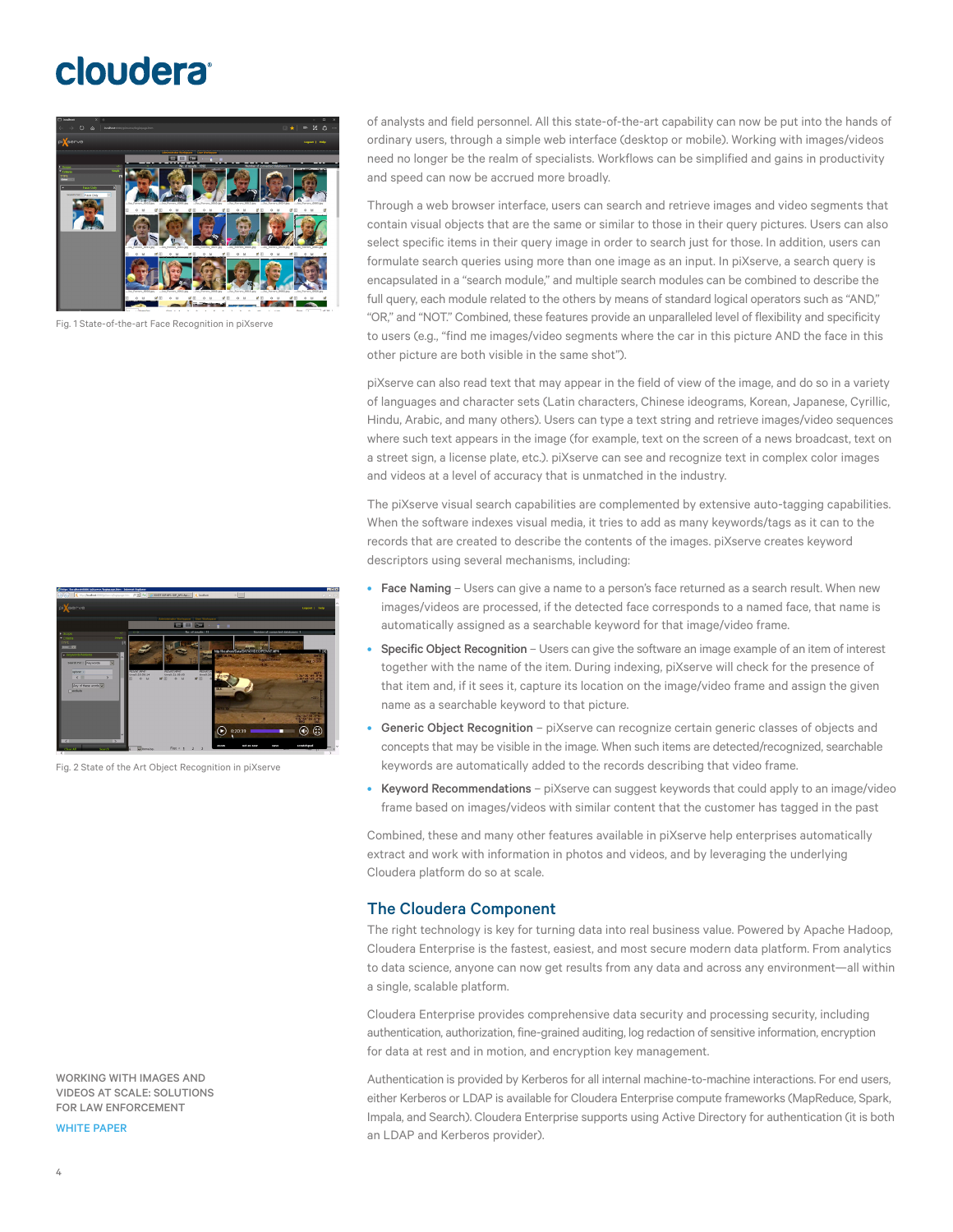## <span id="page-4-0"></span>cloudera<sup>®</sup>

Authorization for record-based data is via Apache Sentry, which provides role-based access controls at record levels for Hive, Impala, Search (Solr), and any services that use HCatalog. Any files covered by HCatalog are automatically managed by Sentry. Sentry uses HDFS extended ACLs. Thus multiple groups/roles can be attached to a file's permissions for a given directory, file, or table. Sentry is a least-privilege model. If you can't see the whole table, then you can't read the file. All frameworks pass through Sentry or go straight to file. File access may be blocked due to Sentry settings. Cloudera is in beta for additional fine-grained controls at the HDFS level with RecordService (which supports non-relational interfaces Spark, Pig, MapReduce, etc.) Users get a filtered view of files based on their role(s).

Auditing is inescapable and performed at the framework and file levels. It is very fine-grained and detailed (see [http://www.cloudera.com/documentation/enterprise/latest/topics/cn\\_iu\\_audits.html#cn\\_](http://www.cloudera.com/documentation/enterprise/latest/topics/cn_iu_audits.html#cn_topic_7) [topic\\_7\)](http://www.cloudera.com/documentation/enterprise/latest/topics/cn_iu_audits.html#cn_topic_7). Audit supports division of privilege so that auditors are neither Cloudera nor Linux administrators. Privileged commands such as those issued by Cloudera Manager are audited.

Cloudera audit logs and system logs can be configured to redact sensitive information (IP addresses, SSN, etc.). With redaction, sensitive information is never written to the logs. This is done via pattern matching and regular expressions.

Flexibility is a key characteristic of Cloudera Enterprise and what enabled us to work with piXlogic to help them integrate into the Hadoop environment. The underlying storage HDFS is a file system, so it can hold any type of data. The innovation in Hadoop is that multiple processing frameworks can read the same data and do different things with it. Hadoop was originally a batch processing environment. Cloudera led the way in creating new frameworks that could share the security and storage of Hadoop, but perform different actions on the data. Impala was created by Cloudera so that a high-performance interactive SQL engine could treat structured data as if it were an RDBMS. In keeping with our open source philosophy, it was donated to the Apache Software Foundation once it was feature rich and very stable. It is now Apache Impala. Cloudera Search (Apache Solr with some additional work to integrate it with HDFS) brought faceted text search to the platform. Cloudera was the first vendor to bring Apache Spark to the Hadoop ecosystem. Spark is a next-generation memory-oriented batch processing environment. It is often used not only for data transformation but also for machine learning.

Cloudera Enterprise and piXlogic are designed so they can be run on-premises or in the cloud. Cloudera Enterprise supports Amazon, Google, and Microsoft cloud environments. In the cloud, Cloudera Enterprise can be run either full time or ephemerally.

### The Intel Component

Intel estimates that its processors power more than 97 percent of all servers deployed to support machine learning workloads. They partner with Cloudera to drive open source, enterprise data management, and analytics innovations to continuously drive innovation and growth. With a focus on security, performance, management, and governance, Cloudera Enterprise software is optimized to run on Intel®-based data center technologies to deliver the power and speed necessary for large distributed computing environments.

- Intel Xeon The powerful new Intel® Xeon® processor product family is designed for building next-generation data centers and software-defined infrastructure supercharged for efficiency, performance, and agile services delivery across cloud-native and traditional applications. The processors support workloads for cloud, high-performance computing, networking, and storage and are ideally suited to big data analytics workloads.
- Intel Xeon Phi Accelerators The Intel Xeon Phi processor is a bootable host processor that delivers massive parallelism and vectorization to support the most demanding high-performance computing applications. The integrated and power-efficient architecture delivers significantly more compute per unit of energy consumed versus comparable platforms to give you an improved total cost of ownership. The integration of memory and fabric topples the memory wall and reduces cost to help solve the biggest compute challenges faster.

WORKING WITH IMAGES AND VIDEOS AT SCALE: SOLUTIONS FOR LAW ENFORCEMENT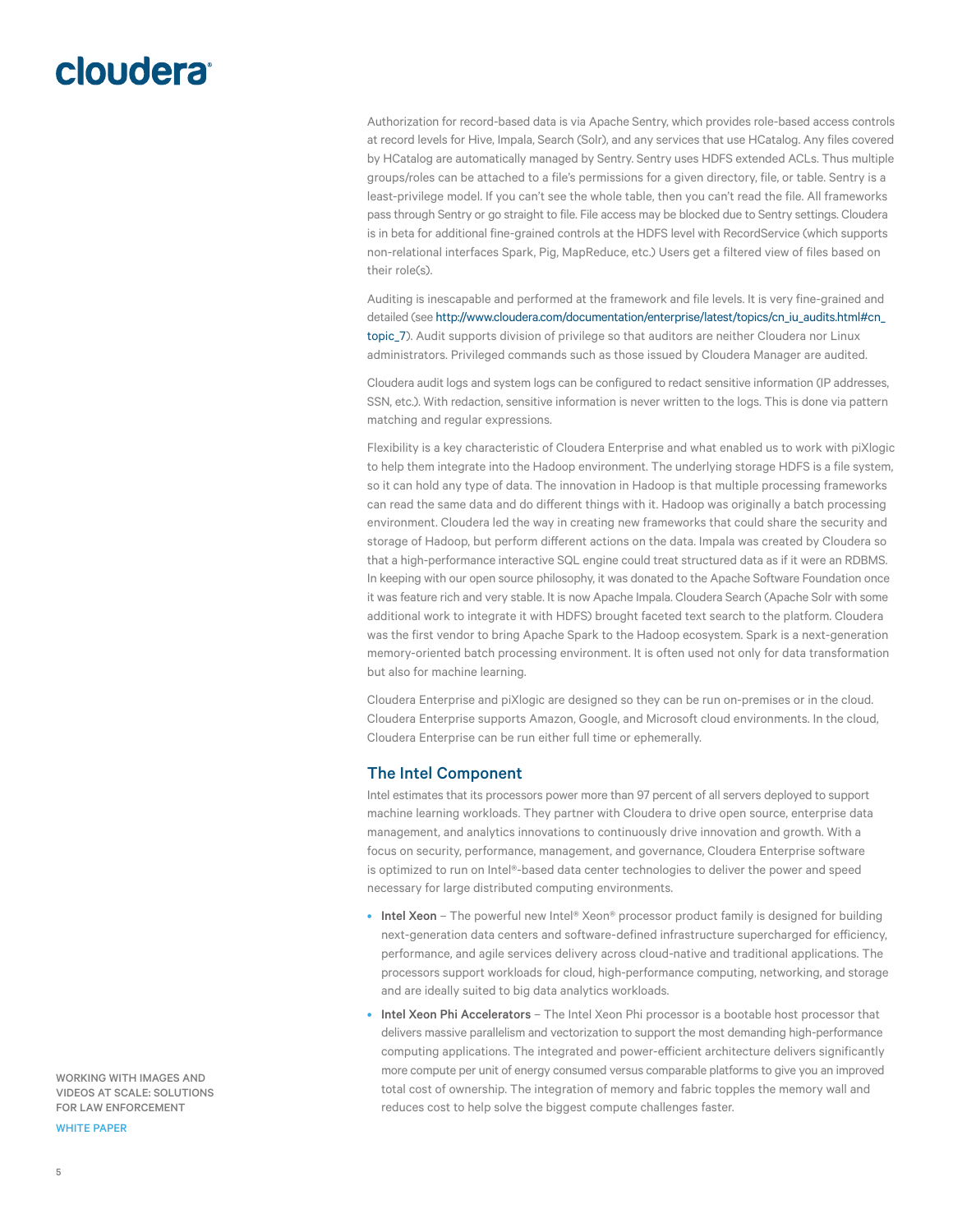- <span id="page-5-0"></span>• Intel Data Analytics Acceleration Library - The Intel® Data Analytics Acceleration Library (Intel® DAAL) is used by Cloudera to provide solutions with improved performance and reduce the time it takes to release enhancements. Intel DAAL helps applications make better predictions faster and analyze larger data sets with the available compute resources at hand. The library is updated to take advantage of next-generation processors even before they're available.
- Intel Math Kernel Library Intel® Math Kernel Library (Intel® MKL) is a carefully optimized math library that accelerates math processing and neural network routines. Intel MKL includes highly vectorized and threaded Linear Algebra, Fast Fourier Transforms (FFT), Neural Network, Vector Math, and Statistics functions optimized to run on Intel Architecture to increase application performance and reduce upgrade complexity.

### Big Data for Images and Videos

piXserve (the piXlogic product) is a natural fit in the Cloudera solution stack, and with it an important gap in the ecosystem can be closed. Images and videos stored in HDFS can now be on the same footing as other types of structured and unstructured data in the cluster.



Running in the Cloudera stack, piXserve indexes and generates searchable metadata that is used to support content discovery and alerting. End users can quickly search images and videos stored in HDFS, and can do so using a web browser on their desktop or mobile device. Workflows normally associated with images/videos can now run on an HDFS foundation, providing all the data management and security services available from Cloudera. Further, through the piXserve API, the data can also be served to other applications running in the stack. This makes it possible to include media content in the overall scope of analysis, which opens up significant opportunities for identifying correlations across different sources of customer data.

As a full-fledged citizen of the stack, the burden to the cluster administrator of running piXserve is minimal. piXserve worker nodes are deployed on some of the nodes in the cluster. These nodes serve the dual function (fungible) of both indexing media and serving search results. The worker nodes are managed by separate controllers: a piXserve search controller and piXserve indexing controller. In turn, these interact with a piXserve application server outside the stack that interfaces to users.

Indexing pictures and videos in piXserve is a compute-intense operation. Sizing of worker nodes to support the indexing load depends on the volume of media that needs to be processed daily in order to keep up with the flow. Worker nodes need to be powerful and benefit from acceleration (PCIe cards that provide additional compute capacity). The latest-generation Intel Xeon processors, with as many cores as possible, are recommended. When a large pre existing image/video archive exists and needs to be processed, sizing of worker nodes depends on how fast the customer wishes to process that material.

WORKING WITH IMAGES AND VIDEOS AT SCALE: SOLUTIONS FOR LAW ENFORCEMENT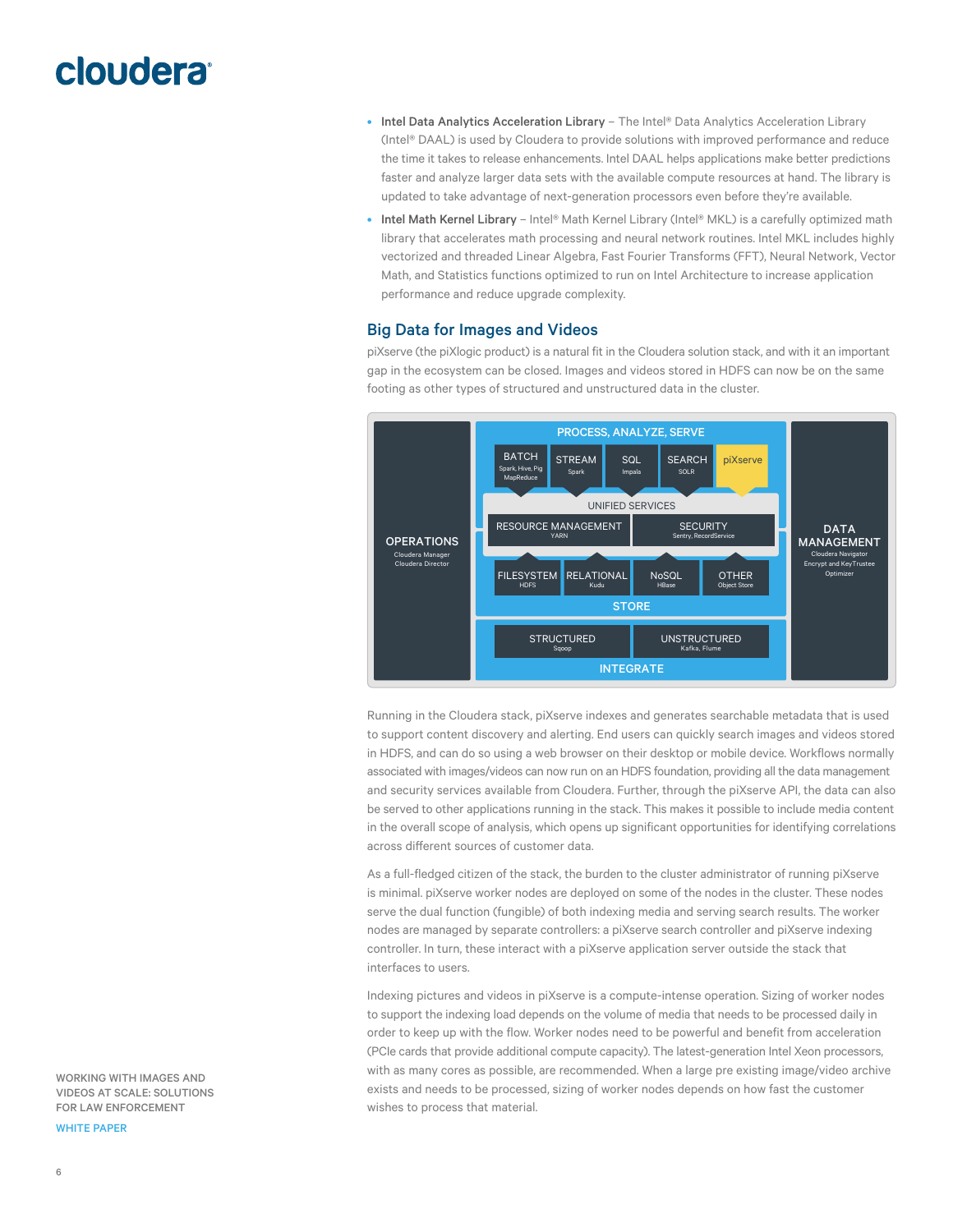<span id="page-6-0"></span>Searching in piXserve is memory bound. piXserve tries to load as much of the metadata it creates as possible in memory. This provides for fast searches. Sizing of worker nodes that support serving search results is based on estimates of the number of concurrent users (users hitting the search key at the same time) and the maximum desired response time defined by the customer.

Since resource allocations are dynamic in a Cloudera cluster, the system administrator can optimize operations to get the most efficient configuration.

Storing all data types in HDFS (text, structured data, images, videos) simplifies workflows and reduces complexity for customers. Being able to carry out more comprehensive and integrated analyses across data types provides new value and opportunities in many applications and use cases.

### Using piXserve to help Law Enforcement achieve higher levels of productivity and effectiveness

Images and videos are a mission critical aspect of many law enforcement related workflows and activities.

#### Use case example 1: Who is this person?

Consider for example, the work carried out by agents at the border. When an undocumented person is caught crossing the border illegally, the agent has little to go by other than the word provided by the individual. Verifying the information provided is a process that can take days and sometimes weeks, as the work is done in large part manually at central locations. The individuals of highest importance are people on watch lists and people that have committed crimes in the past, and these are most likely to provide false information. As a result, it is difficult for field personnel to triage the trespassers that have been caught and discern situations involving carefully planned, multi-point, infiltration schemes looking to get teams of "bad actors" across the border. Other than doing things manually, solutions today have invoked the use of expensive, specialized hardware, that can only check against a limited set of data sources.

Imagine, on the other hand, putting piXserve to work on the back end, processing images/videos from a variety of sources: photos of people on watch lists, repeat offenders, people deported multiple times, visa applications, driver license databases, street cameras, etc. A field agent using a cell phone (no special hardware required), can then at any time take a snapshot of an individual, and retrieve from piXserve in seconds matches that can help the agent understand quickly who he/she is dealing with. Information empowers field personnel. This level of automation can be achieved today broadly and at a low cost.

#### Use case example 2: How did we get to this?

As another example, consider the situation of videos recorded using body-worn cameras. Today, the video is acquired and stored, and collections are growing. However, for the most part the videos are only used as documentation for the specific situation recorded. These videos could contain information that may be of relevance to other investigations, other situations, perhaps spanning longer periods of time. Today, this information is not mined nor easily made available to the investigative staff. Law enforcement is incurring the costs of acquisition and storage, but not deriving the full benefit of what these assets contain. By processing these videos through piXserve, officers would have the opportunity to discover patterns and correlations, and trace back historically when and where people and objects of interest were observed. The face of an unknown person in the crowd in a video may not mean much in the context of a single criminal event. But if the same unknown face appears similarly in footage from multiple events, it can be an important finding. This is the same for objects, cars, license plates, etc.

#### Use case example 3: What's going on?

Security cameras are all around us. We feel like we are being watched in parking lots, on the street, in stores, in elevators, at the toll booth, at the airport, everywhere. In reality, however, although cameras are ubiquitous, the monitoring is superficial. There are not enough human eyes to watch that output, and even if we had, even the best human brains can only remember/correlate but a few handfuls of things at a time. The list of people, objects, situations of interest is far too long for a single person to handle. This is where an extra set of machine eyes could really be helpful.

WORKING WITH IMAGES AND VIDEOS AT SCALE: SOLUTIONS FOR LAW ENFORCEMENT